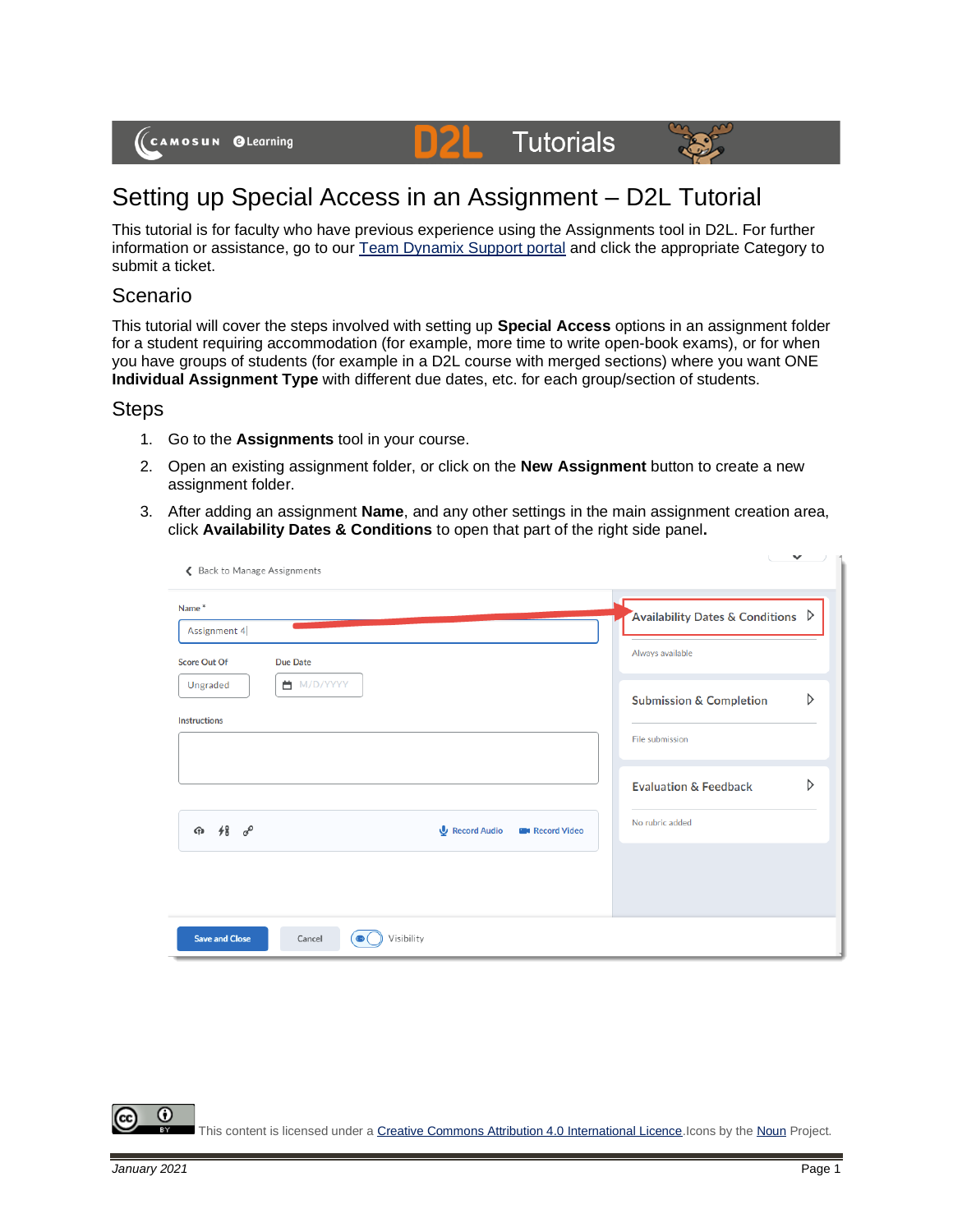4. Scroll down if needed, and click **Manage Special Access**.

| Name <sup>*</sup>                      |                                         | $\mathcal{A}$<br><b>Availability Dates &amp;</b><br><b>Conditions</b>                       |
|----------------------------------------|-----------------------------------------|---------------------------------------------------------------------------------------------|
| Assignment 4                           |                                         |                                                                                             |
| <b>Score Out Of</b><br><b>Due Date</b> |                                         | <b>Start Date</b>                                                                           |
| ■ M/D/YYYY<br>Ungraded                 |                                         | <b>曲</b> M/D YYYY                                                                           |
| <b>Instructions</b>                    |                                         | <b>End Date</b>                                                                             |
|                                        |                                         | YYYY<br><b>首</b> M/D                                                                        |
|                                        |                                         | Release Conditions                                                                          |
|                                        |                                         | Users are that able to access or view the<br>assignmer unless they meet the release         |
| $48\degree$<br>क़                      | Record Audio<br><b>B</b> u Record Video | conditions<br>Add Rele. e Condition ↓                                                       |
|                                        |                                         |                                                                                             |
|                                        |                                         | Special ccess<br>Special $\sqrt{\frac{1}{2}}$ cess allows assignments to be                 |
|                                        |                                         | available to only a select group of users or<br>individual zed due dates for certain users. |
|                                        |                                         | <b>Manage Special Access</b>                                                                |
|                                        |                                         | $\blacktriangledown$                                                                        |

5. Select the type of special access you want. *Allow users with special access to submit outside the normal availability dates for this folder*, allows you to add specific settings for specific students, while leaving the assignment folder open with its "normal" settings for the rest of your class. *Allow only users with special access to see this folder*, means that the assignment folder is closed to all your students EXCEPT for those you add to Special Access.

Once you have selected the **Type of Access**, click **Add Users to Special Access**.

| <b>Manage Special Access</b>       |                                                                                                                                                            |  |
|------------------------------------|------------------------------------------------------------------------------------------------------------------------------------------------------------|--|
|                                    | Allow users with special access to submit outside the normal availability dates for this folder<br>Allow only users with special access to see this folder |  |
| <b>Add Users to Special Access</b> |                                                                                                                                                            |  |
| <b>Save and Close</b>              | Cancel                                                                                                                                                     |  |
|                                    |                                                                                                                                                            |  |

This content is licensed under [a Creative Commons Attribution 4.0 International Licence.I](https://creativecommons.org/licenses/by/4.0/)cons by th[e Noun](https://creativecommons.org/website-icons/) Project.

 $\odot$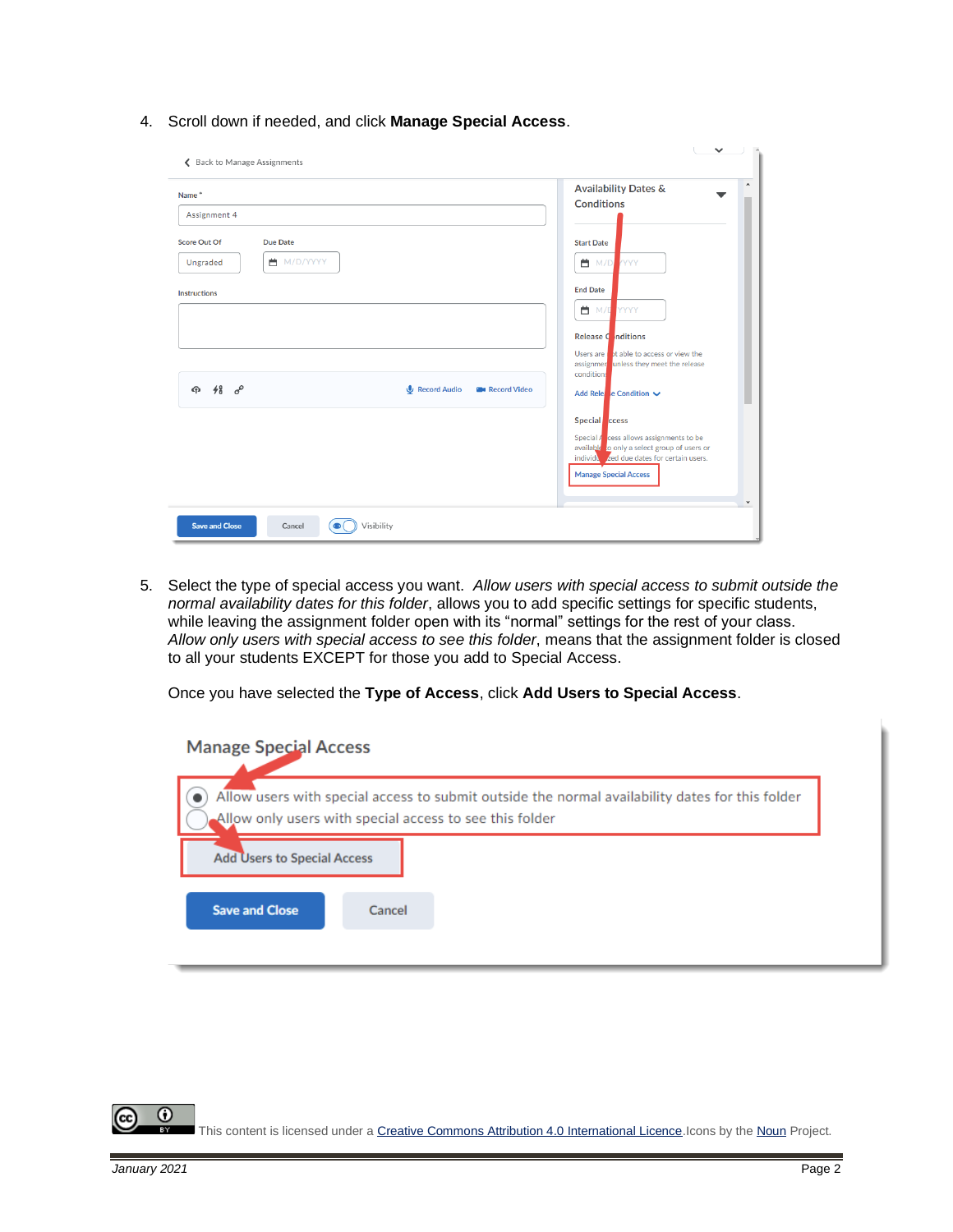6. From the **Special Access** pop-up, select the Due, Start, and/or End date you would like to give selected students for the assignment.

| Special Access - Untitled |                    |     |  |
|---------------------------|--------------------|-----|--|
| Properties                |                    |     |  |
| Due Date                  |                    |     |  |
| Has Due Date<br>✓         |                    |     |  |
| 2/12/2021                 | 8:30 PM            | Now |  |
|                           | Canada - Vancouver |     |  |
| Availability              |                    |     |  |
| Has Start Date            |                    |     |  |
| 1/30/2021                 | 1:00 PM            | Now |  |
|                           | Canada - Vancouver |     |  |
| Has End Date              |                    |     |  |
| 2/5/2021                  | 9:36 PM            | Now |  |
|                           | Canada - Vancouver |     |  |
| <b>Save</b><br>Cancel     |                    |     |  |

7. Scroll down, then select the students who need this special access. Click **Save**.

| Users                                                                                             |                    |                         |                   |
|---------------------------------------------------------------------------------------------------|--------------------|-------------------------|-------------------|
| View By:<br>User<br>Apply<br>$\checkmark$<br><b>Show Search Options</b><br>$\alpha$<br>Search For |                    |                         |                   |
| First Name . Last Name                                                                            | Org Defined ID     | Email                   |                   |
| Training01 Student<br>▽                                                                           | training.student01 | desupport@camosun.bc.ca |                   |
| Training02 Student<br>✓                                                                           | training.student02 | desupport@camosun.bc.ca |                   |
| Training03 Student                                                                                | training.student03 | desupport@camosun.bc.ca |                   |
| Save<br>Cancel                                                                                    |                    |                         | $\mathbf v$<br>h. |

**NOTE**: You can also change the **View By** drop-down menu to Groups (select **Groups**, and click **Apply**) to easily select students in specific Groups in your D2L course.

| Users                                                                                                                       |                       |
|-----------------------------------------------------------------------------------------------------------------------------|-----------------------|
| View By:<br>Groups<br>Groups:<br>Group 1<br>$\checkmark$<br>User<br>Search F<br><b>Show Search Options</b><br><b>Groups</b> | Apply<br>$\checkmark$ |
| First Name . Last Name                                                                                                      | Org Defined ID        |

This content is licensed under [a Creative Commons Attribution 4.0 International Licence.I](https://creativecommons.org/licenses/by/4.0/)cons by th[e Noun](https://creativecommons.org/website-icons/) Project.

 $\odot$